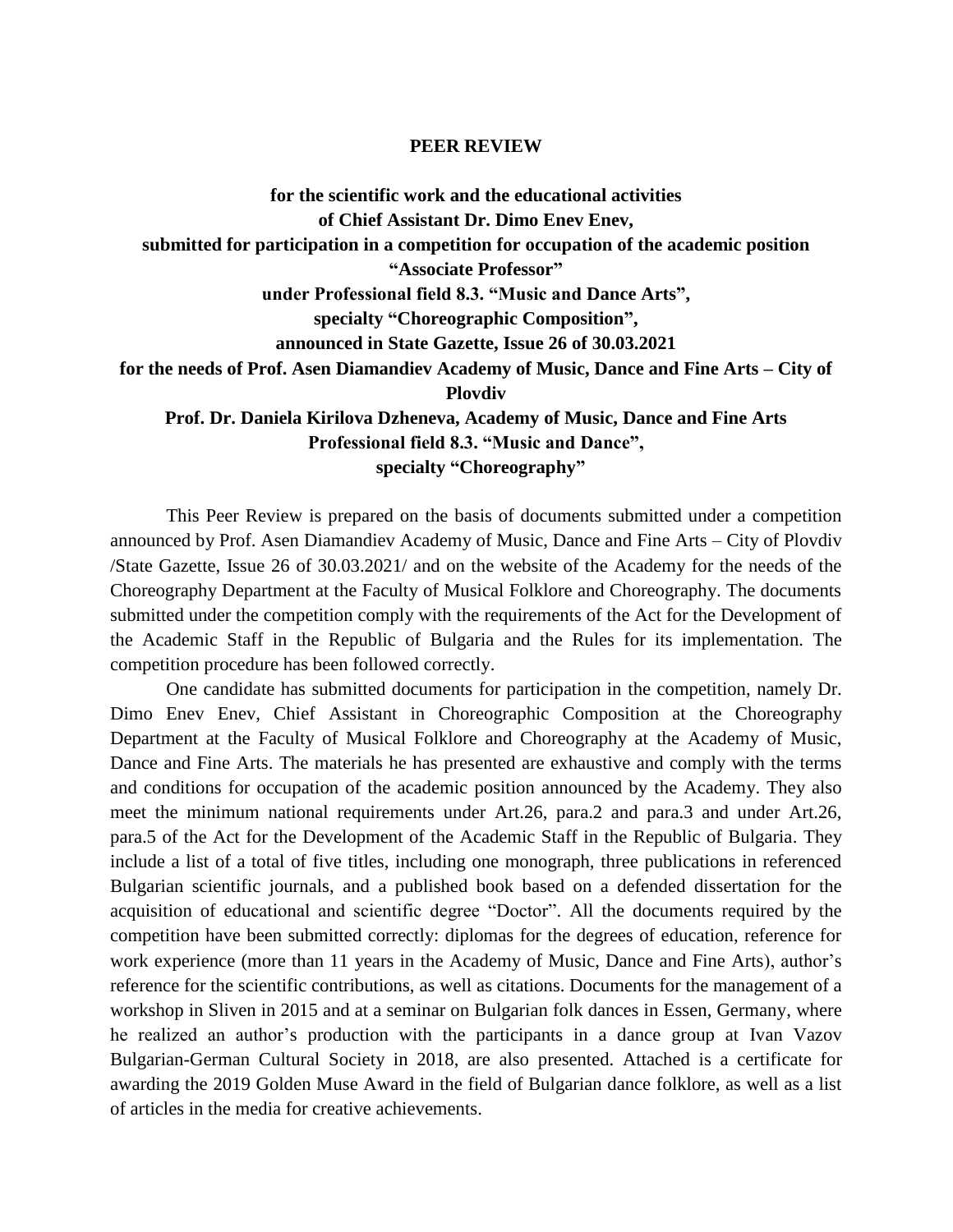Dimo Enev was born in 1975 in the City of Burgas. For more than 35 years he has dedicated himself to folklore, initially starting to dance in his hometown, and later receiving the necessary qualifications and professional recognition in Plovdiv. In 1998 he graduated as a choreographer-pedagogue with a Bachelor's degree, and the following year Dr. Enev defended his Master's degree as a choreographer-director at the Academy of Music, Dance and Fine Arts. In 2010, after a competition, he started teaching in the disciplines: Choreographic Composition, Choreographic Directing, Staging of Dance Forms, and Samples of Bulgarian Folk Choreography. Since joining the Academy in 1994, Dimo Enev has been working at the Trakiya Folklore Ensemble as a dancer, choreographer, and director of dance works. Over the years he has participated as a performer and soloist in all concerts and premiere performances performed by the Ensemble at home and abroad. Thus, the experience gained gave him grounds in 2017 to successfully defend a dissertation on the topic: *"The Unknown Erkech – the Path from Youth Teasing to Marriage"* and to obtain the educational and scientific degree "Doctor".

The leading emphasis in the documentation of the current competition for "Associate Professor" is the monograph *"Dramaturgical Activity – A Basic Approach in Building the Dance Form In The Work of Prof. Kiril Dzhenev"*. Up to this moment, the published works on the principles of formation in the Bulgarian folk choreography were largely insufficient compared to the repertoire richness and diversity in our country. Therefore, this work can be defined as a new beginning in the analysis of stage dance works on a folklore basis. Here, for the first time, an indepth, multi-component compositional and dramaturgical analysis of dances by one author was realized. The paper was published this year with a volume of 148 pages and is structured in an introduction, three chapters, and a conclusion. The used and cited literature has 61 titles. Attached are 23 songs with sheet music and lyrics, included in the analyzed dances.

By choosing the topic for the present monographic study, Dimo Enev proves that his teaching practice and creative activity have become inextricably linked over the years and predetermine his scientific achievements. He demonstrates a deep knowledge not only of the selected dances, but also of the techniques necessary for an in-depth study of Bulgarian folk choreography. The main goal he sets is to prove that in the work of Kiril Dzhenev the active expression is the basis of each of his works. To achieve this intention, Dimo Enev analyzes his dances, which are compositionally different – divertissement, ritual and conventional, and thematic. He focuses on three "pairs" of dances and purposefully chooses them to be different in content and impact, but in unison in relation to form.

In the first chapter, entitled *"The Effective Approach in the Construction of the Divertissement Dance – A Key Feature in the Work of Prof. Kiril Dzhenev"*, he discusses the divertissements *"Thracian Dance"* and *"Festive Thracian Dance"*, built on the folklore of one specific region with the author's mark of one composer – Todor Prashtakov. At the same time, they are very different in terms of narration, feeling, and perception by the audience. The author has very accurately analyzed and derived the masterful techniques for building an effective dance, for its transformation from a dance "for fun" into a stage work, which evokes a certain aesthetic and artistic pleasure.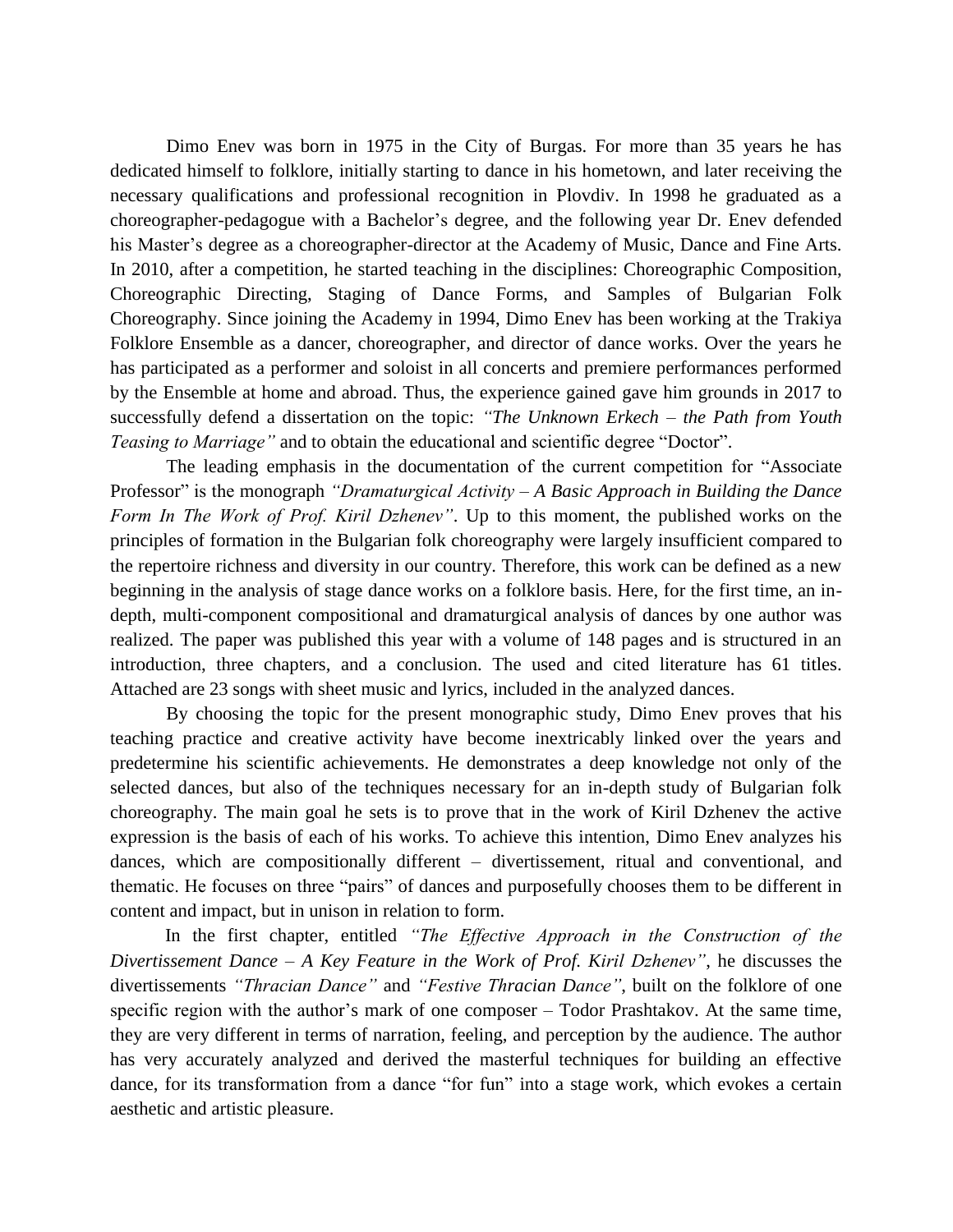In the second chapter *"The Stage Transformation of the Ritual and Customary Practices of Bulgarians in the Work of Prof. Kiril Dzhenev"*, Dr. Enev compares dances built on samples from the festive system of Bulgaria. Here, in the first dance *"Kudi"* a concrete dramatic picture is achieved, gathered at a certain time and place of the action with literal quotations of folklore material from the City of Saedinenie and with original characters. In the second dance *"St. George's Day*" the approach is more like a collective picture of ritual actions and the related songs and dances from Thrace. Dimo Enev defines it as a "thematic dance suite", which is structurally constructed by the choreographer with a desire to achieve solemnity and festivity of the narrative.

In the third chapter *"Thematic Dance Form – Creativity and Aspiration of Prof. Kiril Dzhenev to Build a Folk Theater"*, Dimo Enev has chosen for analysis very different thematic dances, and what they have in common is that they are bright examples in Bulgarian folk choreography and definitely are the basis for the emergence of folk theater. In the first one *"Ovchar and Yuda Devoyka"* the drama is based on the text of a mythical folk song from the Rhodopes. The characters are unreal, and the time and place of the action change imperceptibly and provoke the viewer's imagination. The second dance *"Horo in Sofia"* is based on the personal impressions and perceptions of the choreographer from the Sunday Horo Dance in Sofia. The characters have clearly assigned tasks and specific style characteristics. The place of action is precisely defined with a short time range of development. Dimo Enev very accurately sensed the details in this diversity. He follows how Kiril Dzhenev develops the dances dynamically and excitingly and leads the composition to a climax and finale through the masterful mastery of various means of expression. With skill he manages to decipher the emotional messages of the choreographer and to reveal the coded signs of success of the dance, intuitively or deliberately set in its creation.

A great contribution to the theory of choreography is the fact that Dimo Enev does not allow himself to talk about dances, but analyzes every detail and nuance in this exceptional diversity. Already in the introduction he formulates his aspiration to "*succeed in achieving a qualitative transformation of the professional and spectator worldview and thus to enrich the general idea of the Bulgarian folk choreography"*. I believe that this goal has been definitely achieved and there will be an undoubted interest in the monograph from choreographers, doctoral students, and students with an interest in research, as well as from all those interested in the construction of stage dance forms.

Dimo Enev has achieved specific scientific and scientific and applied contributions, which result from his in-depth research and analysis of different in form and content effective stage dances. He is an intelligent and demanding professional with serious research intentions. I have personally witnessed his in-depth studies of folklore material in places, the decipherment of which is the basis of his wonderful dance productions *"Strandzha Impression"* and *"Parvomayski Maystorlatsi"*, realized in the Trakiya Folkore Ensemble. In the Choreography Department at the Academy of Music, Dance and Fine Arts he teaches compulsory subjects, which are fundamental for the construction of an artist. In addition to direct commitments to teach students to create various dance forms, he works actively outside the lecture halls with